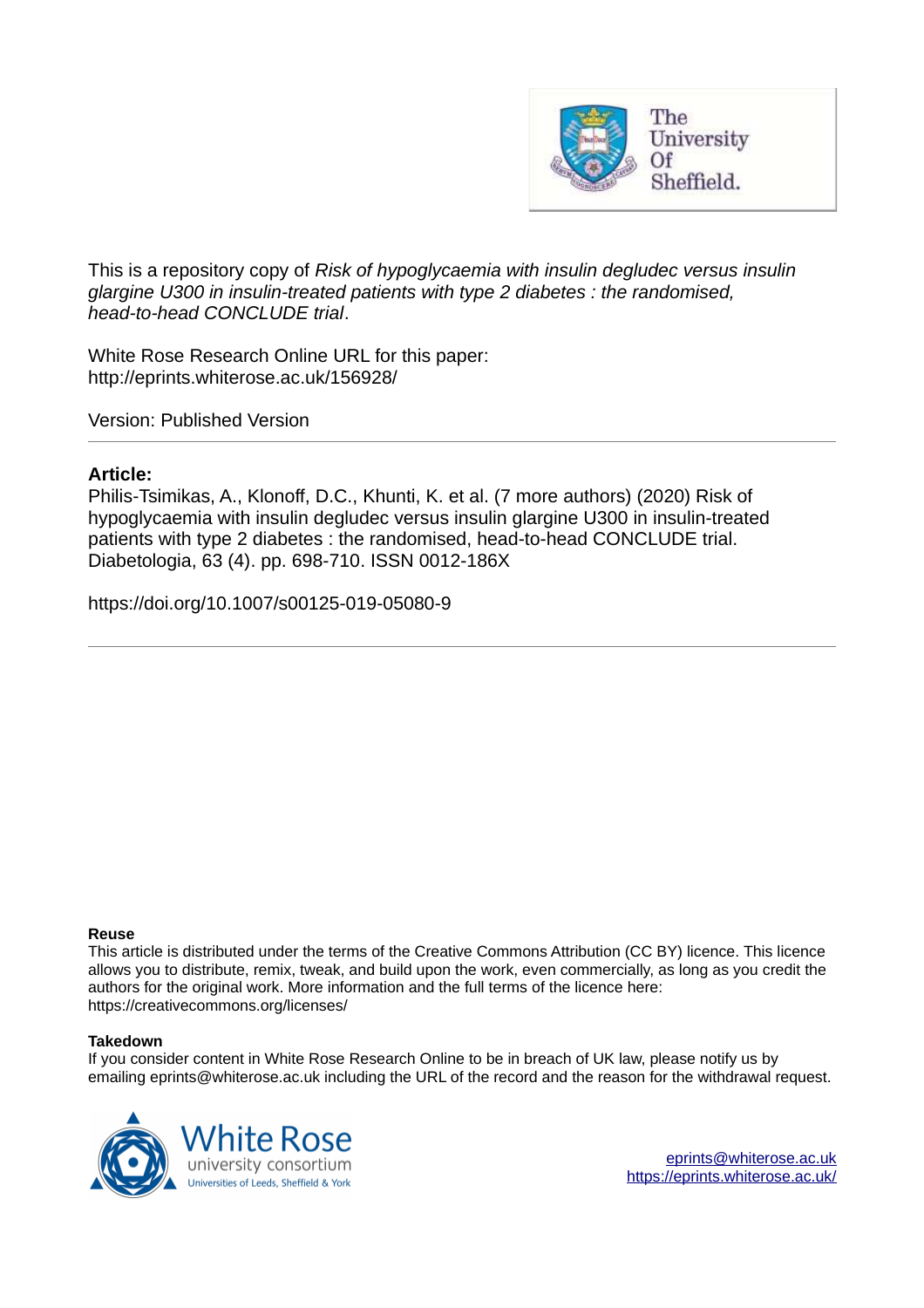## **ARTICLE**



# Risk of hypoglycaemia with insulin degludec versus insulin glargine U300 in insulin-treated patients with type 2 diabetes: the randomised, head-to-head CONCLUDE trial

Athena Philis-Tsimikas <sup>1</sup> D · David C. Klonoff<sup>2</sup> · Kamlesh Khunti<sup>3</sup> · Harpreet S. Bajaj<sup>4</sup> · Lawrence A. Leiter<sup>5</sup> · Melissa V. Hansen<sup>6</sup> • Lone N. Troelsen<sup>6</sup> • Steen Ladelund<sup>6</sup> • Simon Heller<sup>7</sup> • Thomas R. Pieber<sup>8</sup> • on behalf of the CONCLUDE Study Group

Received: 9 September 2019 /Accepted: 4 December 2019 /Published online: 27 January 2020 $\circledcirc$  The Author(s) 2020

### Abstract

Aims/hypothesis A head-to-head randomised trial was conducted to evaluate hypoglycaemia safety with insulin degludec 200 U/ ml (degludec U200) and insulin glargine 300 U/ml (glargine U300) in individuals with type 2 diabetes treated with basal insulin. Methods This randomised (1:1), open-label, treat-to-target, multinational trial included individuals with type 2 diabetes, aged  $\geq$ 18 years with  $HbA_{1c} \leq 80$  mmol/mol (9.5%) and BMI  $\leq 45$  kg/m<sup>2</sup>. Participants were previously treated with basal insulin with or without oral glucose-lowering drugs (excluding insulin secretagogues) and had to fulfil at least one predefined criterion for hypoglycaemia risk. Both degludec U200 and glargine U300 were similarly titrated to a fasting blood glucose target of 4.0–5.0 mmol/l. Endpoints were assessed during a 36 week maintenance period and a total treatment period up to 88 weeks. There were three hypoglycaemia endpoints: (1) overall symptomatic hypoglycaemia (either severe, an event requiring third-party assistance, or confirmed by blood glucose [<3.1 mmol/l] with symptoms); (2) nocturnal symptomatic hypoglycaemia (severe or confirmed by blood glucose with symptoms, between 00:01 and 05:59 h); and (3) severe hypoglycaemia. The primary endpoint was the number of overall symptomatic hypoglycaemic events in the maintenance period. Secondary hypoglycaemia endpoints included the number of nocturnal symptomatic events and number of severe hypoglycaemic events during the maintenance period.

Results Of the 1609 randomised participants, 733 of 805 (91.1%) in the degludec U200 arm and 734 of 804 (91.3%) in the glargine U300 arm completed the trial (87.3% and 87.8% completed on treatment, respectively). Baseline characteristics were comparable between the two treatment arms. For the primary endpoint, the rate of overall symptomatic hypoglycaemia was not significantly lower with degludec U200 vs glargine U300 (rate ratio [RR] 0.88 [95% CI 0.73, 1.06]). As there was no significant difference between treatments for the primary endpoint, the confirmatory testing procedure for superiority was stopped. The prespecified confirmatory secondary hypoglycaemia endpoints were analysed using pre-specified statistical models but were now considered exploratory. These endpoints showed a lower rate of nocturnal symptomatic hypoglycaemia (RR 0.63 [95% CI 0.48, 0.84]) and severe hypoglycaemia (RR 0.20 [95% CI 0.07, 0.57]) with degludec U200 vs glargine U300.

Electronic supplementary material The online version of this article (<https://doi.org/10.1007/s00125-019-05080-9>) contains peer-reviewed but unedited supplementary material, which is available to authorised users.

 $\boxtimes$  Athena Philis-Tsimikas [Philis-Tsimikas.Athena@scrippshealth.org](mailto:Philis-Tsimikas.Athena@scrippshealth.org)

- 1 Scripps Whittier Diabetes Institute, 10140 Campus Point Drive, Suite 200, San Diego, CA 92121, USA
- <sup>2</sup> Diabetes Research Institute, Mills-Peninsula Medical Center, San Mateo, CA, USA
- <sup>3</sup> Diabetes Research Centre, University of Leicester, Leicester, UK
- 4 LMC Diabetes and Endocrinology, Brampton, ON, Canada
- 5 Li Ka Shing Knowledge Institute, Division of Endocrinology & Metabolism, St Michael's Hospital, University of Toronto, Toronto, ON, Canada
- <sup>6</sup> Novo Nordisk A/S, Søborg, Denmark
- Academic Unit of Diabetes, Endocrinology and Metabolism, University of Sheffield, Sheffield, UK
- <sup>8</sup> Division of Endocrinology and Diabetology, Department of Internal Medicine, Medical University of Graz, Graz, Austria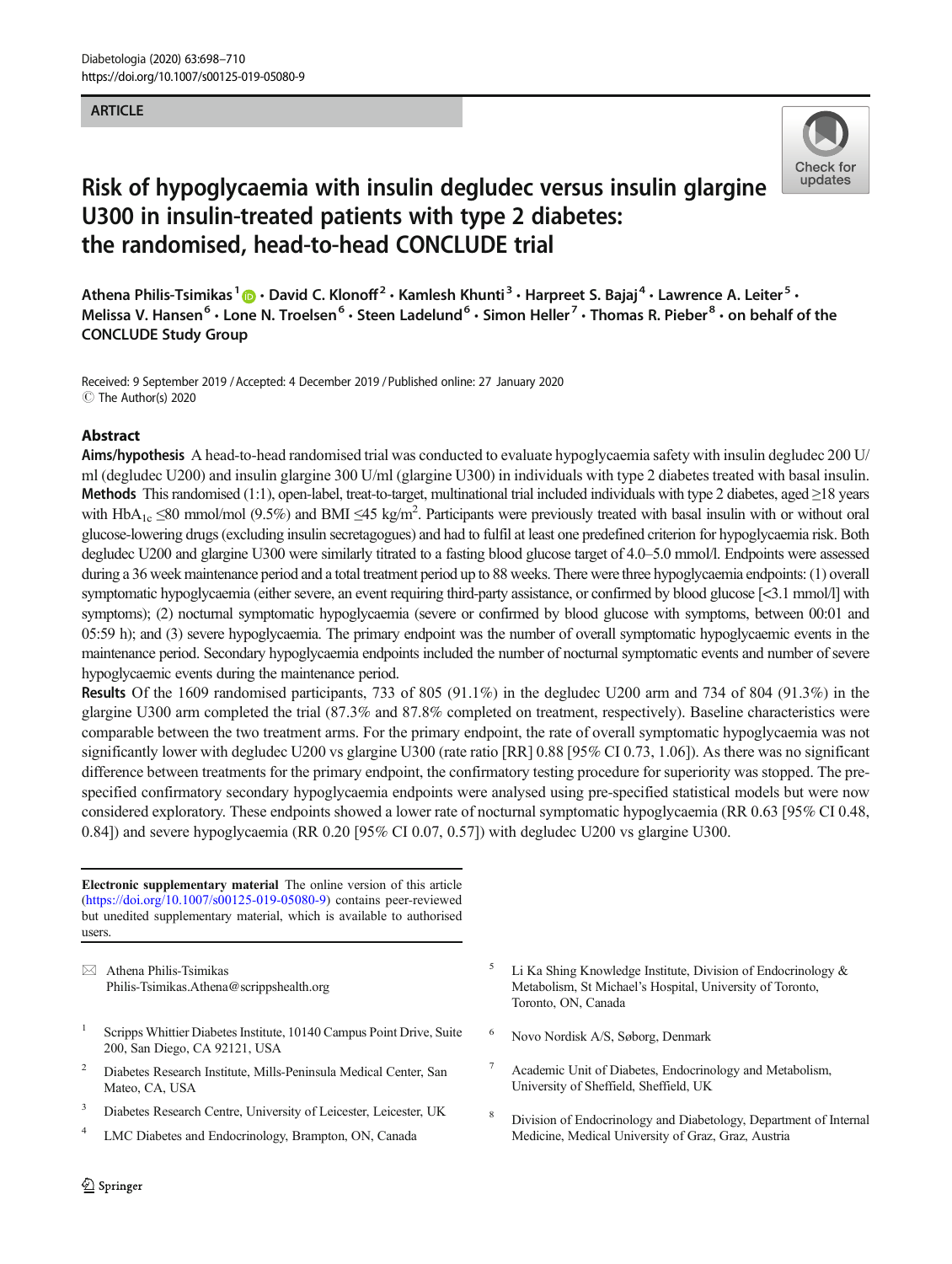## Research in context

#### What is already known about this subject?

- -Minimising hypoglycaemia is important for people with type 2 diabetes using insulin
- - Use of second-generation long-acting basal insulins, insulin degludec 200 U/ml (degludec U200) and insulin glargine 300 U/ml (glargine U300), compared with insulin glargine 100 U/ml (glargine U100), has been shown to result in a lower risk of hypoglycaemia

#### What is the key question?

- Is there a diference in the risk of hypoglycaemia with degludec U200 compared with glargine U300 in insulintreated patients with type 2 diabetes when similarly titrated to a target fasting blood glucose of 4.0–5.0 mmol/l?

#### What are the new findings?

- -There was no significant difference in the rate of overall symptomatic hypoglycaemia with degludec U200 vs glargine U300 in the maintenance period in insulin-treated individuals
- -The rates of nocturnal symptomatic and severe hypoglycaemia were nominally significantly lower with degludec U200 compared with glargine U300 during the maintenance period

#### How might this impact on clinical practice in the foreseeable future?

- Results from the CONCLUDE trial add to the published literature on the latest basal insulins, degludec U200 and glargine U300, informing healthcare providers and health systems on how to achieve blood glucose targets for their patients more safely

Conclusions/interpretation There was no significant difference in the rate of overall symptomatic hypoglycaemia with degludec U200 vs glargine U300 in the maintenance period. The rates of nocturnal symptomatic and severe hypoglycaemia were nominally significantly lower with degludec U200 during the maintenance period compared with glargine U300. Trial registration [ClinicalTrials.gov](http://clinicaltrials.gov) NCT03078478

Funding This trial was funded by Novo Nordisk (Bagsvaerd, Denmark)

Keywords Clinical science . Hypoglycaemia . Insulin degludec . Insulin glargine . Insulin therapy

#### Abbreviations

| Degludec U200 | Insulin degludec 200 U/ml        |
|---------------|----------------------------------|
| <b>FPG</b>    | Fasting plasma glucose           |
| Glargine U100 | Insulin glargine 100 U/ml        |
| Glargine U300 | Insulin glargine 300 U/ml        |
| <b>MMRM</b>   | Mixed model of repeated measures |
| <b>OAD</b>    | Oral glucose-lowering drug       |
| <b>PYE</b>    | Person-years of exposure         |
| <b>RR</b>     | Rate ratio                       |
| <b>SMBG</b>   | Self-measured blood glucose      |
|               |                                  |

## Introduction

Hypoglycaemia is a known complication of insulin treatment and is acknowledged as the main limiting factor for achieving tight glycaemic control [\[1](#page-11-0), [2\]](#page-11-0). The two most recently developed second-generation, longer-acting basal insulins, insulin degludec and insulin glargine 300 U/ml (glargine U300), have flatter and more stable steady-state pharmacokinetic and pharmacodynamic profiles compared with long-acting insulin glargine 100 U/ml (glargine U100) [\[3](#page-11-0)–[6\]](#page-11-0). Insulin degludec has a lower day-to-day variability in glucose-lowering effect compared with glargine U100 and glargine U300 [[6,](#page-11-0) [7](#page-11-0)], whereas there are contradictory reports regarding within-day variability when comparing insulin degludec and glargine U300 [[7,](#page-11-0) [8\]](#page-11-0).

Insulin degludec and glargine U300 have been shown to be associated with a lower risk of hypoglycaemia, at equivalent glycaemic control compared with glargine U100 in individuals with type 2 diabetes [[9](#page-11-0)–[20](#page-12-0)]. Glargine U300 is a concentrated formulation of glargine U100 and has also been shown to be as effective as glargine U100 in terms of glycaemic control in individuals with type 2 diabetes, but with a higher  $(12-14\%)$  $(12-14\%)$  $(12-14\%)$  basal insulin dose requirement [14–[20](#page-12-0)]. Recent results in insulin-naive individuals with type 2 diabetes revealed similar  $HbA_{1c}$  reductions for insulin degludec and glargine U300 [[21\]](#page-12-0). This trial also reported a similar overall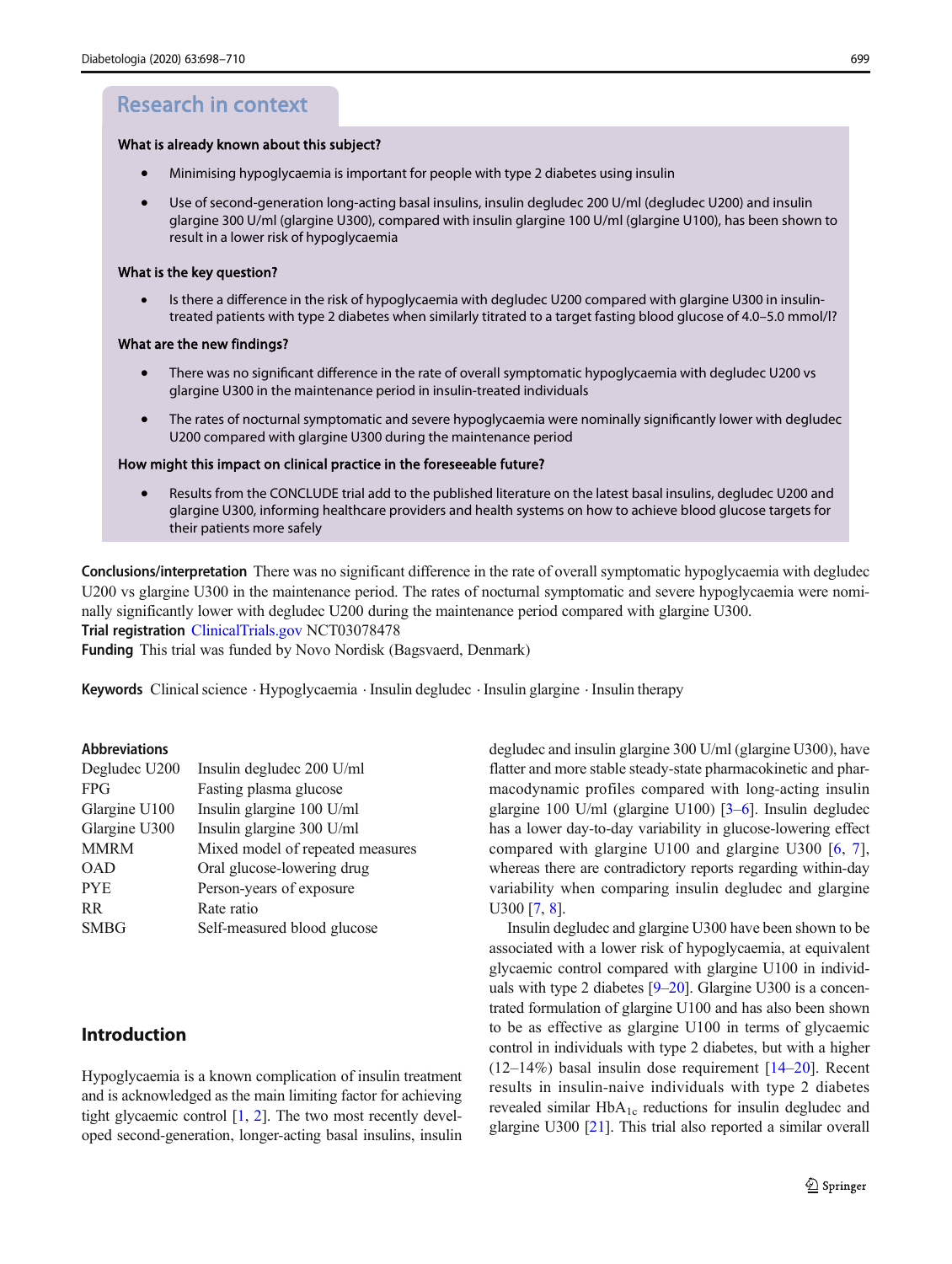risk of hypoglycaemia between the two insulins and a lower rate of hypoglycaemia in the titration period with glargine U300 vs insulin degludec, while no evaluation of severe hypoglycaemia was conducted as only one event was recorded during the trial. In addition, the dose of insulin degludec was lower than the dose of glargine U300 at the end of the trial by 0.11 U/kg.

The primary objective of the Trial Comparing the Efficacy and Safety of Insulin Degludec and Insulin Glargine 300 Units/ml in Subjects with Type 2 Diabetes Mellitus Inadequately Treated with Basal Insulin and Oral Antidiabetic Drugs (CONCLUDE), a randomised head-tohead clinical trial, was to investigate the effect of insulin degludec 200 U/ml (degludec U200) and glargine U300 on hypoglycaemia in insulin-treated individuals with type 2 diabetes.

## Methods

## Trial design

Detailed methods of CONCLUDE have been described previously [[22\]](#page-12-0). Briefly, this was a treat-to-target, randomised, open-label, active comparator-controlled trial that was conducted at 229 sites in 11 countries. The original 58 week trial duration comprised 52 weeks of active treatment with designation of the first 16 weeks as the titration period and the remaining 36 weeks as the maintenance period (hereafter referred to as the 'variable maintenance period'). In February 2018, a protocol amendment led to the extension of the trial, resulting in a total trial duration of up to 94 weeks with up to 88 weeks of active treatment, including a new maintenance period (hereafter referred to as the 'maintenance period') of 36 weeks. A detailed rationale for this amendment has been published previously [[22](#page-12-0)] and the key reasons for the amendment are outlined in ESM Fig. 1. In brief, routine monitoring of blinded data showed an unusual pattern in the reporting of glycaemic variables and hypoglycaemic events. Specifically, the glycaemic data were inconsistent between centrallaboratory-measured variables  $(HbA<sub>1c</sub>$  and fasting plasma glucose [FPG]) and patient-reported fasting self-measured blood glucose (SMBG) values. Data available from SMBG monitoring indicated to the patient that the blood glucose levels were higher than they actually were, potentially increasing the risk of hypoglycaemia as a result of unnecessary insulin up-titration. At the time of the amendment, the number of patient-reported hypoglycaemic events confirmed by blood glucose was low while the number of pseudohypoglycaemic events (blood glucose >3.9 mmol/l with symptoms) was high compared with the SWITCH 2 trial (comparing the effect of insulin degludec vs insulin glargine U100 on in individuals with type 2 diabetes) [[10\]](#page-11-0). These

observations, seen in general across the entire trial population, were related to the glycaemic data collection system (MyGlucoHealth blood glucose meter and electronic diary). Therefore, because of these safety concerns, the glycaemic data collection system was discontinued during the variable maintenance period. This system was replaced with an Abbott blood glucose meter and paper diary to be used for the remainder of the trial. To accommodate these changes, preserve the scientific integrity of the trial and ensure sufficient data collection for the confirmatory endpoints using the same glycaemic data collection system (Abbott blood glucose meter and paper diary), a new 36 week maintenance period was included in the trial. At the time of the amendment, recruitment had been finalised and all participants on treatment had completed the titration period. The duration of the variable maintenance period was dependent on each participant's individual randomisation date and/or approval of the amended protocol by health authorities and local ethics committees, if applicable. After implementation of the amended protocol, participants were asked to come in and initiate the maintenance period as soon as the resources were available at the trial site, irrespective of the next planned visit. Thus, all participants were not required to have all visits scheduled between weeks 16 and 52. The trial data remained blinded at the point of discovering the issue with the glycaemic data collection system and the implementation of the protocol amendment. No unplanned interim analysis of the trial data from the titration period was conducted. The primary endpoint (number of severe or blood-glucose-confirmed symptomatic hypoglycaemic events) at the completion of the maintenance period was evaluated utilising the same analysis duration and statistical methods as the original protocol. Changes were implemented to maintain participant safety and protect the scientific integrity of the trial.

CONCLUDE is registered with [ClinicalTrials.gov](http://clinicaltrials.gov) no. NCT03078478. The trial was conducted in accordance with the Declaration of Helsinki and ICH Good Clinical Practice Guideline [[23,](#page-12-0) [24](#page-12-0)]. The protocol was approved by independent ethics committees or institutional review boards for each centre; written informed consent was obtained from each participant before any trial-related activities.

#### Participants and treatments

Eligible participants included adults aged >18 years with type 2 diabetes with HbA<sub>1c</sub> ≤80 mmol/mol (9.5%), BMI ≤45 kg/m<sup>2</sup> and treated with basal insulin (once or twice daily; NPH insulin, insulin detemir, glargine U100) with or without oral glucose-lowering drugs (OADs) at stable doses (any combination of metformin, dipeptidyl peptidase-4 inhibitor,  $\alpha$ glucosidase inhibitor, thiazolidinedione and sodium–glucose cotransporter 2 inhibitor) for at least 90 days. In addition, participants had to fulfil at least one risk criterion for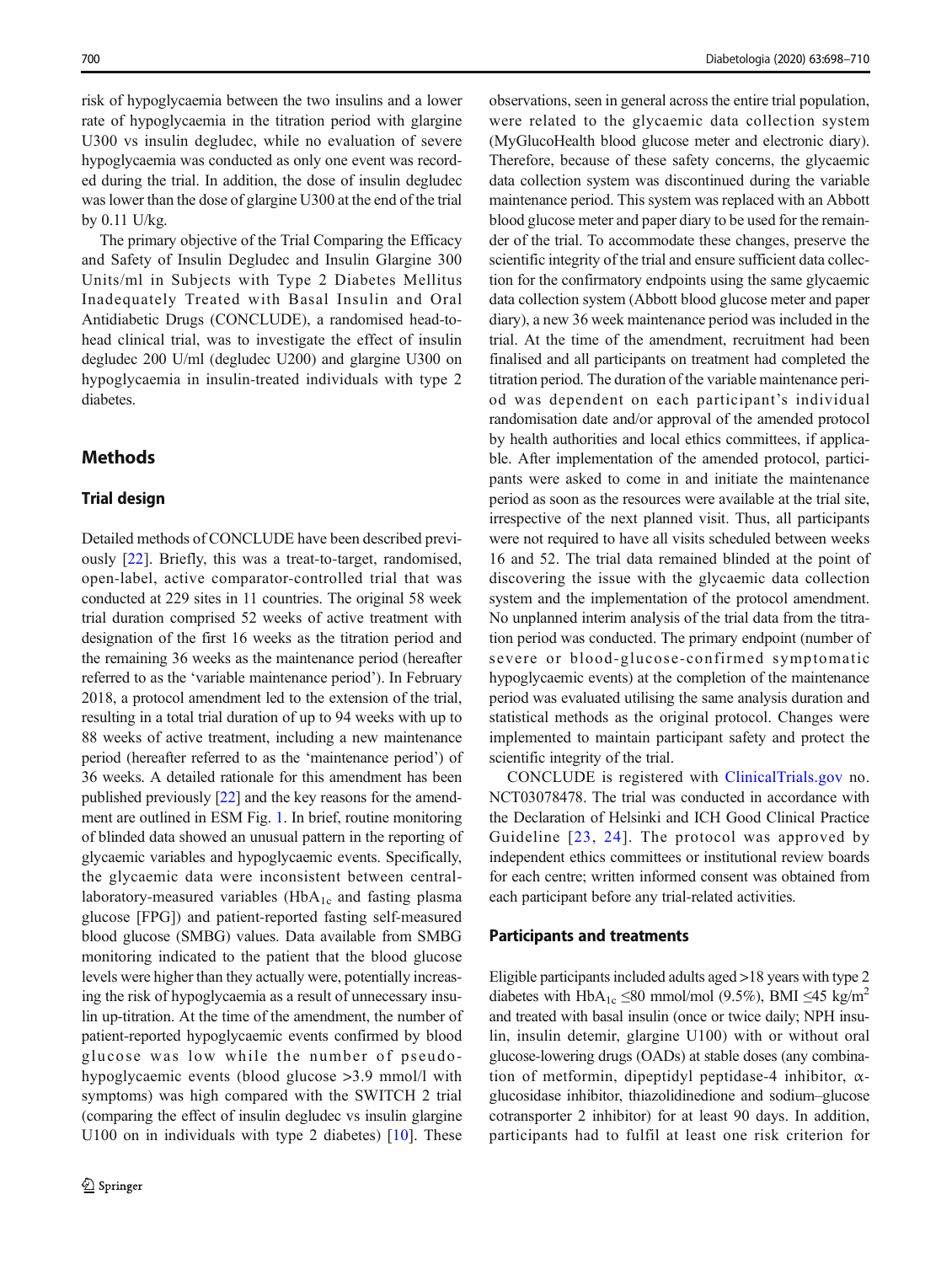<span id="page-4-0"></span>hypoglycaemia [\[22](#page-12-0)]. The main exclusion criteria were treatment with bolus or premixed insulin or with sulfonylureas/ glinides within 90 days before the screening visit, severe renal impairment (eGFR <30 ml min<sup>-1</sup> [1.73 m]<sup>-2</sup>), or impaired liver function (alanine aminotransferase or aspartate aminotransferase  $\geq$ 2.5 times the upper limit of normal).

Consenting participants were randomised using a trialspecific, interactive-voice, web-response system. Participants were randomised 1:1 to receive degludec U200 (Novo Nordisk, Bagsvaerd, Denmark; the 100 U/ ml and 200 U/ml concentrations of degludec are bioequivalent and interchangeable  $[25-27]$  $[25-27]$  $[25-27]$  $[25-27]$ ) or glargine U300 (Sanofi, Paris, France) administered once daily. Within each treatment arm, participants were randomised 1:1 to administer basal insulin either in the morning (from waking to breakfast) or in the evening (from main evening meal to bedtime). The same dosing time was maintained for each participant throughout the trial. When initiating degludec U200, the pre-trial daily basal insulin dose was reduced by 20%, as per the protocol, irrespective of prior insulin type. Glargine U300 was initiated according to its label: unit-to-unit switch for participants on once-daily basal insulin; 20% reduction for those on twice-daily NPH insulin (US patients) or any twice-daily basal insulin (European and Canadian patients). The insulin dose was titrated similarly for both insulins: once-weekly titration was based on the mean of three pre-breakfast SMBG measurements, with a fasting blood glucose target of 4.0–5.0 mmol/l. The insulin dose was adjusted in multiples of 2 U ranging from −4 U to +8 U depending on the mean pre-breakfast SMBG level [\[22](#page-12-0)]. The type and dose of pre-trial OADs remained unchanged throughout the trial unless safety reasons required a change.

#### Endpoints

The primary endpoint was the rate of overall symptomatic hypoglycaemic events (defined as severe [an event requiring third-party assistance [\[28](#page-12-0)]] or confirmed blood glucose <3.1 mmol/l [with symptoms]) during the maintenance period. Secondary confirmatory hypoglycaemia endpoints included the rate of nocturnal symptomatic hypoglycaemic events (severe or blood-glucoseconfirmed with symptoms, occurring between 00:01 and 05:59 h) and the rate of severe hypoglycaemic events during the maintenance period. Overall symptomatic, nocturnal symptomatic and severe hypoglycaemic events were also assessed during the total treatment period (up to 88 weeks) as secondary endpoints. Other secondary endpoints included change from baseline to end of treatment in HbA<sub>1c</sub> level and FPG level, basal insulin dose at the end of treatment, pre-breakfast SMBG level and body weight. The composite endpoints  $HbA_{1c}$  <53 mmol/mol (7.0%) with no overall symptomatic hypoglycaemia and  $HbA_{1c}$  <53 mmol/mol (7.0%) with no nocturnal symptomatic hypoglycaemia were assessed during the maintenance period. The number of adverse events between the two treatment arms was also assessed during the trial period. An independent external event adjudication committee validated the following selected adverse events in a blinded manner: fatal events and severe hypoglycaemia.

#### Statistical analysis

The statistical analyses of the primary and secondary endpoints have been described previously [\[22](#page-12-0)]. Endpoints related to hypoglycaemia and safety endpoints were summarised using the safety analysis set; efficacy endpoints were summarised using the full analysis set. Statistical superiority testing of the primary and confirmatory secondary endpoints was performed following a hierarchical testing procedure to control the family-wise type I error rate in the strong sense and has been described previously [\[22](#page-12-0)]. The sample size was calculated to ensure at least 80% power for the primary endpoint analysis.

A negative binomial model with pre-trial OADs, region, sex and dosing time as fixed effects, age as covariate and logarithm of the exposure time as offset was used to estimate the rate ratio (RR) of hypoglycaemic events during the maintenance and total treatment periods. Participants with no on-treatment data during the maintenance period had values imputed for the maintenance period analyses based on participants discontinuing treatment during the maintenance period. Multiple imputations were performed using standard methods aligned with the analyses and planned to create 1000 complete datasets. The results were then combined using Rubin's methods [[29\]](#page-12-0). The proportion of participants experiencing hypoglycaemic events was analysed post hoc using a logistic regression model. The model included treatment, pre-trial OADs, region, sex and dosing time as fixed effects and age as a covariate, and logarithm of the exposure time as offset. Change from baseline to end of treatment in  $HbA_{1c}$  levels, FPG levels, SMBG and body weight were analysed post hoc using mixed models for repeated measures (MMRM) with treatment, pre-trial OADs, region, sex and dosing time as fixed effects, and age and baseline  $HbA_{1c}/FPG$  as covariates. Pre-specified sensitivity analyses were also conducted to test the primary and protocol-specified confirmatory secondary hypoglycaemia endpoints without imputed data as well as capping the number of hypoglycaemic events at three. Further post hoc sensitivity analyses controlling for variation across sites were conducted for  $HbA_{1c}$  and FPG.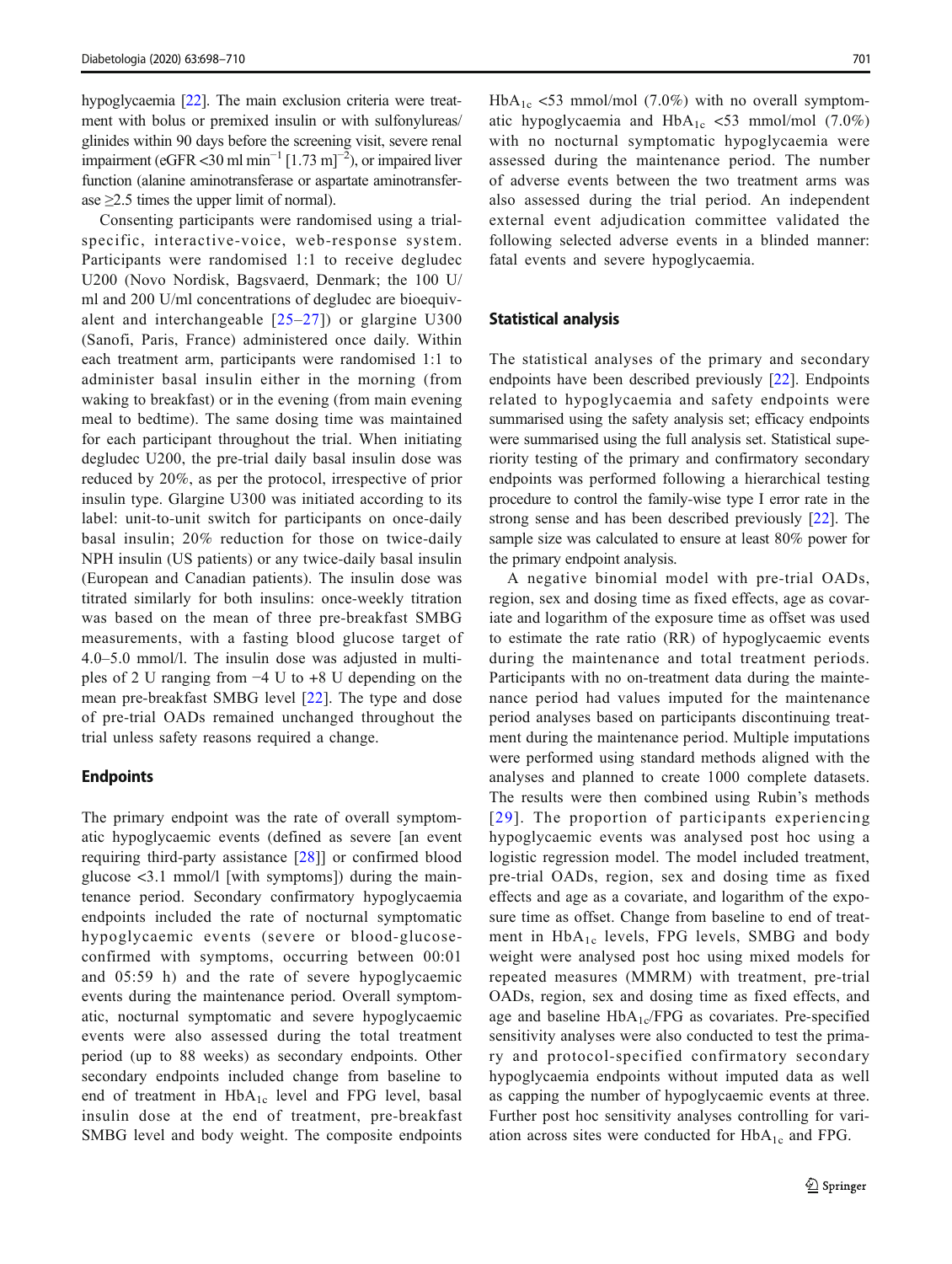### Results

## **Participants**

Of the 2008 eligible participants screened, 1609 were randomised to receive either degludec U200 ( $n = 805$ ) or glargine U300 ( $n = 804$ ) (Fig. [1\)](#page-4-0). A total of 1467 participants (91.2%) completed the trial of whom 1409 (87.6%) completed the trial on treatment. The proportion of participants withdrawing from the trial and discontinuing treatment prematurely was similar for both treatment groups. The protocol

amendment did not have an apparent impact on participant retention rates (Fig. [1\)](#page-4-0).

The characteristics of the participants at baseline were similar in the two treatment groups (Table 1) and did not differ between the randomised population and those entering the maintenance period (ESM Table 1). The mean age was 62.8 years, the mean duration of diabetes was 15.1 years, and the mean $\pm$ SD HbA<sub>1c</sub> level was 59.2  $\pm$  10.5 mmol/mol  $(7.6 \pm 1.0\%)$ . At screening, most participants were using glargine U100 (65.0%) and were treated with metformin  $(77.5\%)$ .



Fig. 1 Patient disposition. <sup>a</sup>Some participants fulfilled more than one inclusion or exclusion criterion. <sup>b</sup>Two additional participants discontinued treatment before the protocol amendment and neither withdrew nor re-consented. <sup>c</sup>New, 36 week maintenance period (52– 88 weeks). The number of participants who entered the maintenance period = (participants randomised) – (participants withdrawn from the trial). The number of participants who entered the maintenance period on-treatment  $=$  (participants exposed)  $=$  (participants who discontinued

treatment). The number of participants who completed trial = (participants who entered the maintenance period) – (participants withdrawn from the trial). The number of participants who completed trial on-treatment = (participants who entered the maintenance period on treatment) – (participants who discontinued treatment). Exposed was defined as 'randomised and received treatment'. The number of participants that discontinued treatment includes the number that withdrew from the trial. FAS, full analysis set; SAS, safety analysis set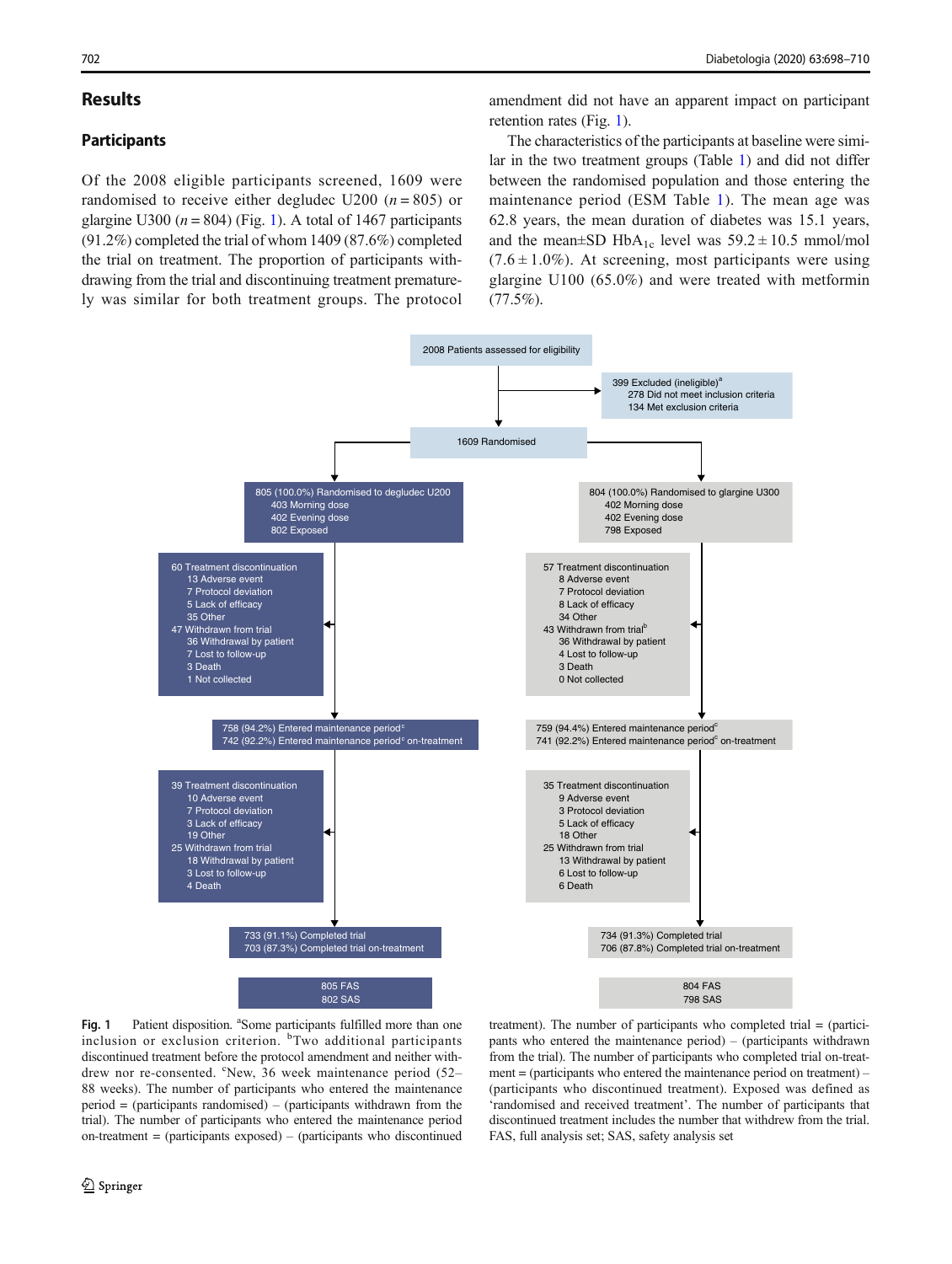#### <span id="page-6-0"></span>Table 1 Baseline characteristics of participants

| Characteristic                                                                          | Degludec U200<br>$(N = 805)$ | Glargine U300<br>$(N = 804)$ | $p$ value |
|-----------------------------------------------------------------------------------------|------------------------------|------------------------------|-----------|
| Age, years                                                                              | $62.9 \pm 10.0$              | $62.8 \pm 10.0$              | 0.8599    |
| Men                                                                                     | 472 (58.6)                   | 436 (54.2)                   | 0.0785    |
| Hispanic or Latino ethnicity                                                            | 84 (10.4)                    | 100(12.4)                    | 0.2111    |
| Race                                                                                    |                              |                              | 0.6978    |
| White                                                                                   | 693 (86.1)                   | 699 (86.9)                   |           |
| <b>Black or African-American</b>                                                        | 78 (9.7)                     | 65(8.1)                      |           |
| Asian                                                                                   | 25(3.1)                      | 29(3.6)                      |           |
| Other                                                                                   | 9(1.1)                       | 11(1.4)                      |           |
| Diabetes duration, years                                                                | $15.1 \pm 8.2$               | $15.0 \pm 8.4$               | 0.7676    |
| Oral glucose-lowering treatment <sup>a</sup>                                            | 715 (88.8)                   | 708 (88.1)                   | 0.5835    |
| Metformin                                                                               | 622 (77.3)                   | 625 (77.7)                   |           |
| Dipeptidyl peptidase-4 inhibitor                                                        | 178(22.1)                    | 152 (18.9)                   |           |
| SGLT-2 inhibitor                                                                        | 150 (18.6)                   | 153(19.0)                    |           |
| Combination of glucose-lowering treatments <sup>b</sup>                                 | 41(5.1)                      | 44 (5.5)                     |           |
| Thiazolidinedione                                                                       | 37(4.6)                      | 25(3.1)                      |           |
| $\alpha$ -Glucosidase inhibitors                                                        | 6(0.7)                       | 2(0.2)                       |           |
| Basal insulin                                                                           | 803 $(99.8)^{\circ}$         | 804 (100.0)                  | 0.1014    |
| Detemir                                                                                 | 171 (21.2)                   | 139 (17.3)                   |           |
| Glargine U100                                                                           | 505 (62.7)                   | 541 (67.3)                   |           |
| NPH insulin                                                                             | 127(15.8)                    | 124(15.4)                    |           |
| Basal insulin dose, U                                                                   | $42.7 \pm 29.5$              | $42.2 \pm 29.1$              | 0.7077    |
| Body weight, kg                                                                         | $91.6 \pm 18.1$              | $90.6 \pm 17.9$              | 0.2396    |
| BMI, $kg/m2$                                                                            | $31.7 \pm 5.3$               | $31.5 \pm 5.2$               | 0.5119    |
| $HbA_{1c}$ , mmol/mol                                                                   | $59.0 \pm 10.8$              | $59.4 \pm 10.2$              | 0.5137    |
| $HbA_{1c}$ , %                                                                          | $7.6 \pm 1.0$                | $7.6 \pm 0.9$                | 0.5137    |
| FPG, mmol/l                                                                             | $7.9 \pm 2.6$                | $8.0 \pm 2.6$                | 0.6205    |
| eGFR based on CKD-EPI <sup>d</sup> , ml min <sup>-1</sup> [1.73 m] <sup>-2</sup>        | $78.8 \pm 21.2$              | $80.0 \pm 20.6$              | 0.2422    |
| Participants fulfilling $\geq 1$ of the following hypoglycaemia risk inclusion criteria |                              |                              |           |
| $\geq$ 1 severe hypoglycaemic event within the last year                                | 50 (6.2)                     | 48 (6.0)                     |           |
| Moderate chronic renal failure                                                          | 152 (18.9)                   | 132(16.4)                    |           |
| Hypoglycaemia symptom unawareness                                                       | 166 (20.6)                   | 141(17.5)                    |           |
| Exposed to insulin for $\geq$ 5 years                                                   | 406 (50.4)                   | 391 (48.6)                   |           |
| Hypoglycaemic event within last 12 weeks                                                | 466 (57.9)                   | 479 (59.6)                   |           |

Data are for the full analysis set and are shown as  $n$  (%) or mean±SD; percentage refers to the proportion of participants on degludec U200 or glargine U300 treatment. The  $p$  value was determined by two-sided test of no difference

<sup>a</sup> One participant on sulfonylurea was randomised in error and discontinued treatment

<sup>b</sup> The combinations of glucose-lowering treatments includes allowed combinations, as per the inclusion criteria, only

<sup>c</sup> One participant who was on premix NPH insulin and one patient who was insulin-naive were randomised in error

<sup>d</sup> Taken at screening

CKD-EPI, Chronic Kidney Disease Epidemiology Collaboration; SGLT-2, sodium–glucose cotransporter 2

#### Hypoglycaemia endpoints

Overall symptomatic hypoglycaemia For the primary endpoint, overall symptomatic hypoglycaemia, the rate was not significantly lower with degludec U200 compared with glargine U300 during the maintenance period (RR 0.88 [95% CI 0.73, 1.06]) (Fig. 2). Because there was no significant difference between treatments for the primary endpoint, the confirmatory testing procedure for superiority was stopped. The pre-specified confirmatory secondary hypoglycaemia endpoints, nocturnal symptomatic and severe hypoglycaemia during the maintenance period, could not be controlled for the family-wise type I error and therefore were now considered exploratory. The sensitivity analyses conducted to test the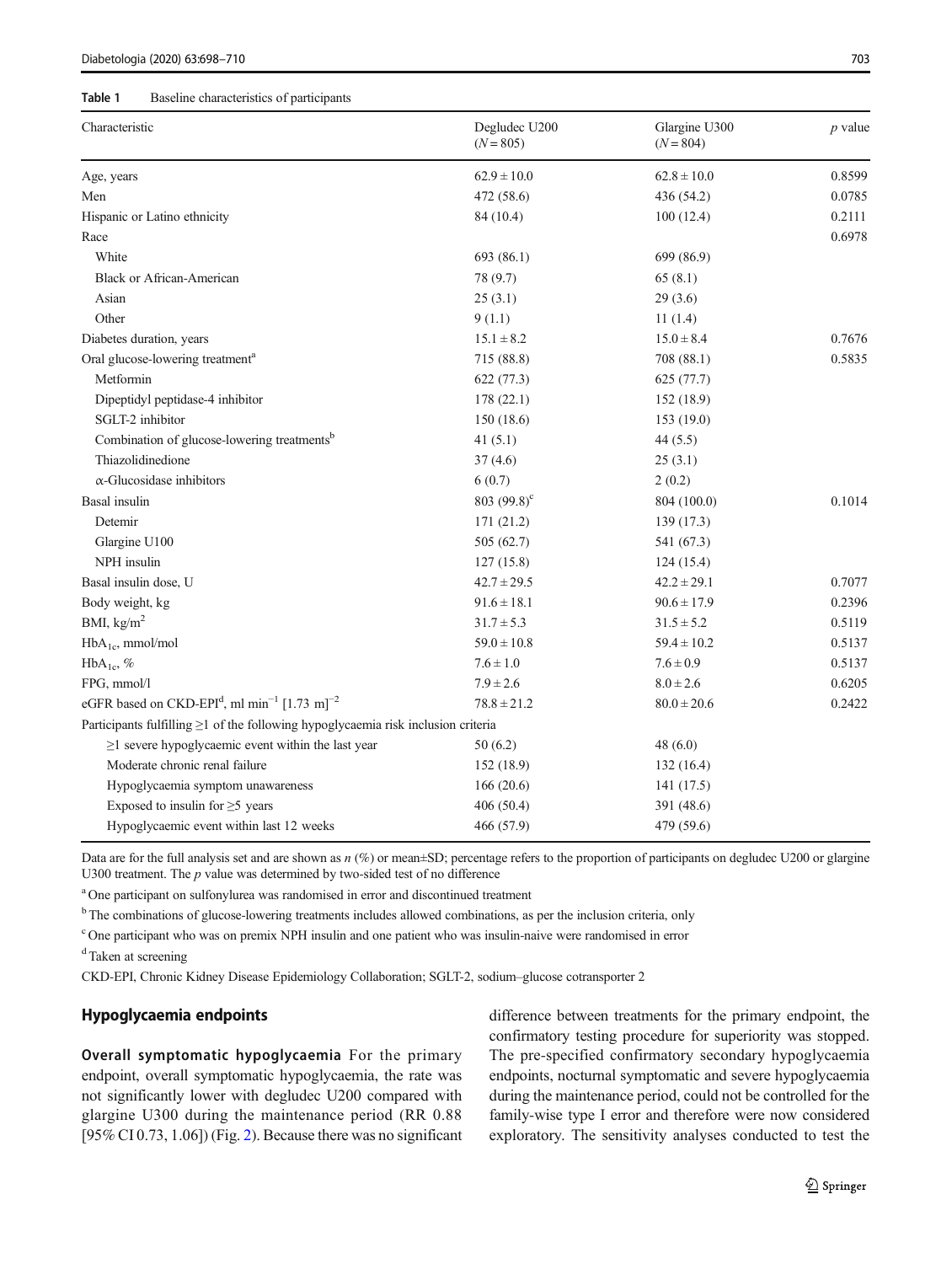<span id="page-7-0"></span>Fig. 2 The rate of hypoglycaemia. Overall symptomatic hypoglycaemia was defined as severe hypoglycaemia (an event requiring third-party assistance as per the ADA definition [[28\]](#page-12-0)) or blood glucose <3.1 mmol/l confirmed with symptoms. Nocturnal symptomatic hypoglycaemia was defined as severe hypoglycaemia or blood glucose <3.1 mmol/l confirmed with symptoms, occurring between 00:01 and 05:59 h. <sup>a</sup>Primary endpoint. E, events; rate, events per 100 person-years of observation

|                           |                                  | Degludec U200<br><b>VS</b>   | Degludec<br>U200 |       | Glargine<br>U300 |       |
|---------------------------|----------------------------------|------------------------------|------------------|-------|------------------|-------|
| Rate of hypoglycaemia     |                                  | glargine U300<br>RR (95% CI) | Е                | Rate  | E                | Rate  |
| Maintenance<br>period     | Overall symptomatic <sup>a</sup> | 0.88(0.73, 1.06)             | 1110             | 216.8 | 1249             | 243.9 |
|                           | Nocturnal symptomatic            | 0.63(0.48, 0.84)             | 319              | 62.3  | 480              | 93.8  |
|                           | Severe '                         | 0.20(0.07, 0.57)             | 5                | 1.0   | 25               | 4.9   |
| Total treatment<br>period | Overall symptomatic              | 0.77(0.65, 0.92)             | 1537             | 137.8 | 1821             | 163.7 |
|                           | Nocturnal symptomatic            | 0.57(0.44, 0.74)             | 412              | 36.9  | 668              | 60.0  |
|                           | Severe                           | 0.38(0.21, 0.70)             | 23               | 2.1   | 58               | 5.2   |
|                           | 0.25<br>0.0625<br>0.125<br>0.5   | 2                            |                  |       |                  |       |

Favours degludec U200 Favours glargine U300

primary endpoint without imputed data and capping the number of hypoglycaemic events at three showed similar results to the main analysis (ESM Table 2).

The proportion of participants experiencing overall symptomatic hypoglycaemia during the maintenance period was lower for those treated with degludec U200 (40.6%) compared with glargine U300 (46.3%): OR 0.79 (95% CI 0.64, 0.97), post hoc analysis (Fig. [3](#page-6-0)). During the total treatment period, the rate and the proportion of participants (post hoc) experiencing overall symptomatic hypoglycaemia was lower with degludec U200 vs glargine U300 (Figs [2](#page-6-0) and [3](#page-6-0)).

Nocturnal symptomatic hypoglycaemia The rate of nocturnal symptomatic hypoglycaemia was lower with degludec U200 compared with glargine U300 during the maintenance period (RR 0.63 [95% CI 0.48, 0.84]) (Fig. [2\)](#page-6-0). The sensitivity

analyses conducted to test this endpoint without imputed data and capping the number of hypoglycaemic events at three showed similar results (ESM Table 2). The proportion of participants during the maintenance period experiencing nocturnal symptomatic hypoglycaemia was lower for those treated with degludec U200 (17.8%) compared with glargine U300 (24.8%): OR 0.65 (95% CI 0.50, 0.83), post hoc analysis (Fig. [3\)](#page-6-0). Similar results were observed during the total treatment period for the rate and the proportion of participants (post hoc) experiencing nocturnal symptomatic hypoglycaemia (Figs [2](#page-6-0) and [3\)](#page-6-0).

Severe hypoglycaemia The rate of severe hypoglycaemia was lower with degludec U200 compared with glargine U300 during the maintenance period (RR 0.20 [95% CI 0.07, 0.57]) (Fig. [2](#page-6-0)). The sensitivity analyses conducted to test this

|                           |                                               | Degludec U200<br>vs<br>glargine U300 |                | Degludec<br>U200 |            | Glargine<br>U300 |
|---------------------------|-----------------------------------------------|--------------------------------------|----------------|------------------|------------|------------------|
|                           | Proportion of participants with hypoglycaemia | OR (95% CI)                          | $\sqrt{n}$     | $\%$             | $\sqrt{n}$ | $\%$             |
| Maintenance<br>period     | Overall symptomatic                           | 0.79(0.64, 0.97)                     | 301            | 40.6             | 343        | 46.3             |
|                           | Nocturnal symptomatic                         | 0.65(0.50, 0.83)                     | 132            | 17.8             | 184        | 24.8             |
|                           | Severe +                                      | 0.19(0.07, 0.57)                     | $\overline{4}$ | 0.5              | 20         | 2.7              |
| Total treatment<br>period | Overall symptomatic                           | 0.70(0.57, 0.85)                     | 375            | 46.8             | 441        | 55.3             |
|                           | Nocturnal symptomatic                         | $0.61$ (0.48, 0.77)                  | 162            | 20.2             | 231        | 28.9             |
|                           | Severe                                        | 0.39(0.22, 0.68)                     | 18             | 2.2              | 44         | 5.5              |
|                           | 0.0625<br>0.25<br>0.5<br>0.125                | 2                                    |                |                  |            |                  |

Favours degludec U200 Favours glargine U300

Fig. 3 The proportion of participants with hypoglycaemia (post hoc). Overall symptomatic hypoglycaemia was defined as severe hypoglycaemia (an event requiring third-party assistance as per the ADA definition [\[28\]](#page-12-0)) or blood glucose <3.1 mmol/l confirmed with

symptoms. Nocturnal symptomatic hypoglycaemia was defined as severe hypoglycaemia or blood glucose <3.1 mmol/l confirmed with symptoms, occurring between 00:01 and 05:59 h. %, proportion of participants with events; n, number of participants experiencing events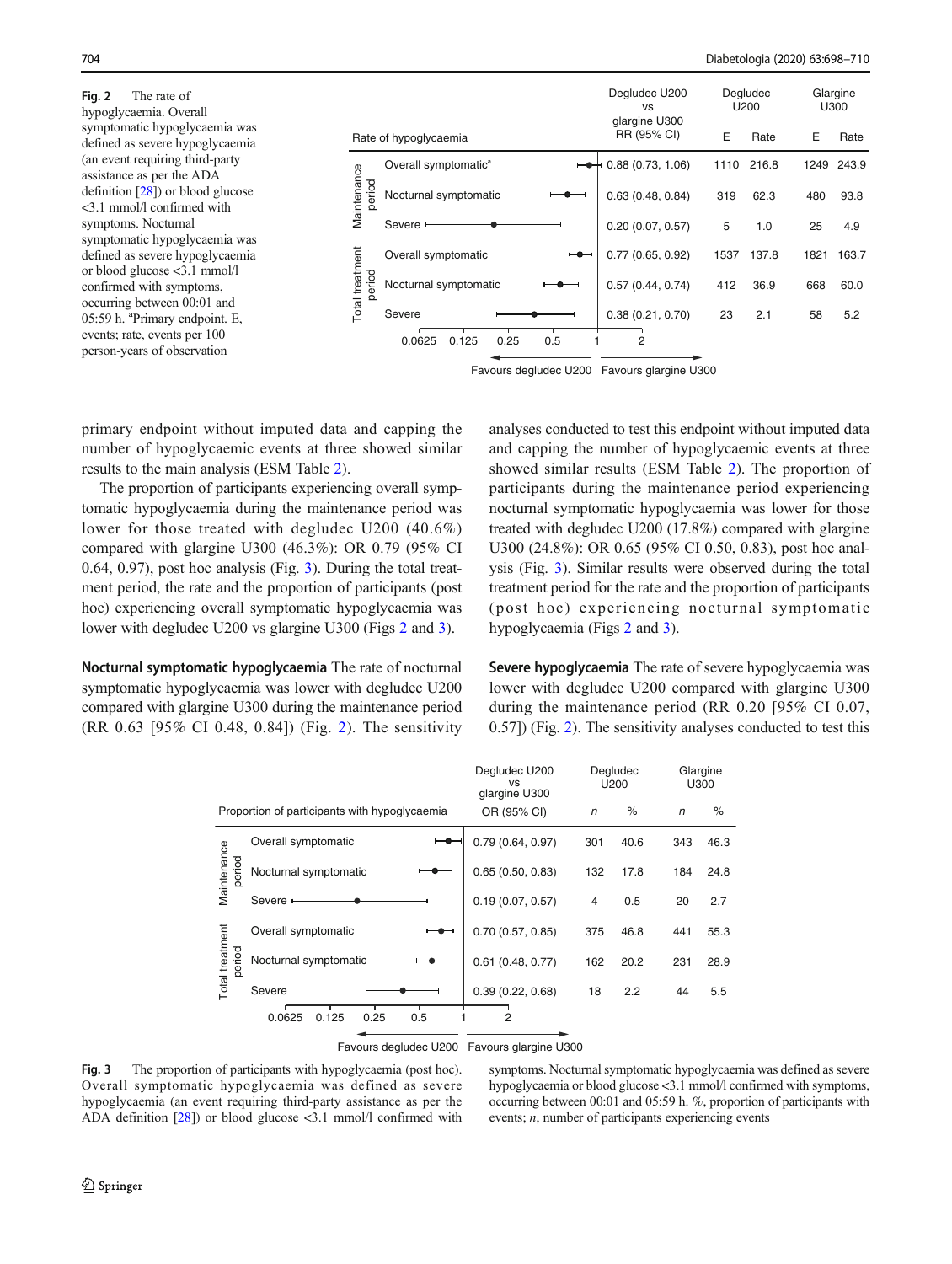<span id="page-8-0"></span>

|                                               | Degludec U200<br>vs<br>glargine U300 | Degludec<br>U200 |      | Glargine<br>U300 |          |
|-----------------------------------------------|--------------------------------------|------------------|------|------------------|----------|
|                                               | RR (95% CI)                          | Е                | Rate | Е                | Rate     |
| Rate of hypoglycaemia                         |                                      |                  |      |                  |          |
| Overall symptomatic                           | 0.63(0.42, 0.94)                     | 95               | 39.3 |                  | 132 55.2 |
| Nocturnal symptomatic -                       | 0.57(0.25, 1.26)                     | 26               | 10.8 | 40               | 16.7     |
| Severe                                        | 0.45(0.15, 1.31)                     | 6                | 2.5  | 13               | 5.4      |
| Proportion of participants with hypoglycaemia | OR (95% CI)                          | n                | $\%$ | $\sqrt{n}$       | $\%$     |
| Overall symptomatic                           | 0.93(0.66, 1.32)                     | 69               | 8.6  | 74               | 9.3      |
| Nocturnal symptomatic                         | 1.01 (0.54, 1.90)                    | 20               | 2.5  | 20               | 2.5      |
| Severe                                        | 0.55(0.20, 1.49)                     | 6                | 0.7  | 11               | 1.4      |
| 0.125<br>0.25<br>0.5                          | 2                                    |                  |      |                  |          |

Favours degludec U200 Favours glargine U300

Fig. 4 Hypoglycaemia endpoints during the titration period. Overall symptomatic hypoglycaemia was defined as severe hypoglycaemia (an event requiring third-party assistance as per the ADA definition [\[28\]](#page-12-0)) or blood glucose <3.1 mmol/l confirmed with symptoms. Nocturnal symptomatic hypoglycaemia was defined as severe hypoglycaemia or blood glucose <3.1 mmol/l confirmed with symptoms, occurring between 00:01 and 05:59 h.  $\%$ , proportion of participants with events; E, events; n, number of participants with events; rate, events per 100 person-years of observation

endpoint without imputed data and capping the number of hypoglycaemic events at three showed similar results (ESM Table 2). In addition, the proportion of participants experiencing severe hypoglycaemia was lower for those treated with degludec U200 (0.5%) than for those treated with glargine U300 (2.7%): OR 0.19 (95% CI 0.07, 0.57), post hoc analysis (Fig. [3](#page-6-0)). Similar results were observed during the total treatment period for the rate and the proportion of participants (post hoc) experiencing severe hypoglycaemia (Figs [2](#page-6-0) and [3\)](#page-6-0).

Hypoglycaemia during titration and variable maintenance periods The rates and the proportions of participants (post hoc) experiencing hypoglycaemia during the titration and variable maintenance periods are shown in Figs [4](#page-7-0) and [5.](#page-7-0)

## Glycaemic control

The observed mean  $HbA_{1c}$  values at the end of the titration period were 50.2 mmol/mol (6.8%) with degludec U200 and

|                                               | Degludec U200<br><b>VS</b><br>glargine U300 | Degludec<br>U200       | Glargine<br>U300 |
|-----------------------------------------------|---------------------------------------------|------------------------|------------------|
|                                               | RR (95% CI)                                 | E<br>Rate              | E<br>Rate        |
| Rate of hypoglycaemia                         |                                             |                        |                  |
| Overall symptomatic                           | 0.76(0.60, 0.97)                            | 331 91.4               | 440 121.7        |
| Nocturnal symptomatic                         | 0.45(0.31, 0.66)                            | 67<br>18.5             | 148 40.9         |
| Severe                                        | 0.57(0.24, 1.38)                            | 3.3<br>12 <sup>2</sup> | 5.5<br>20        |
| Proportion of participants with hypoglycaemia | OR (95% CI)                                 | $\%$<br>$\mathsf{n}$   | $\%$<br>n        |
| Overall symptomatic                           | $0.64$ (0.50, 0.81)                         | 160 20.6               | 224 29.2         |
| Nocturnal symptomatic                         | 0.44(0.31, 0.64)                            | 5.9<br>46              | 12.6<br>97       |
| Severe                                        | 0.53(0.23, 1.22)                            | 9<br>1.2               | 16<br>2.1        |
| 0.25<br>0.125<br>0.5                          | 2                                           |                        |                  |



Fig. 5 Hypoglycaemia endpoints during the variable maintenance period. Overall symptomatic hypoglycaemia was defined as severe hypoglycaemia (an event requiring third-party assistance as per the ADA definition [\[28\]](#page-12-0)) or blood glucose <3.1 mmol/l confirmed with symptoms. Nocturnal symptomatic hypoglycaemia was defined as severe hypoglycaemia or blood glucose <3.1 mmol/l confirmed with symptoms, occurring between 00:01 and 05:59 h. %, proportion of participants with events; E, events; *n*, number of participants with events; rate, events per 100 person-years of observation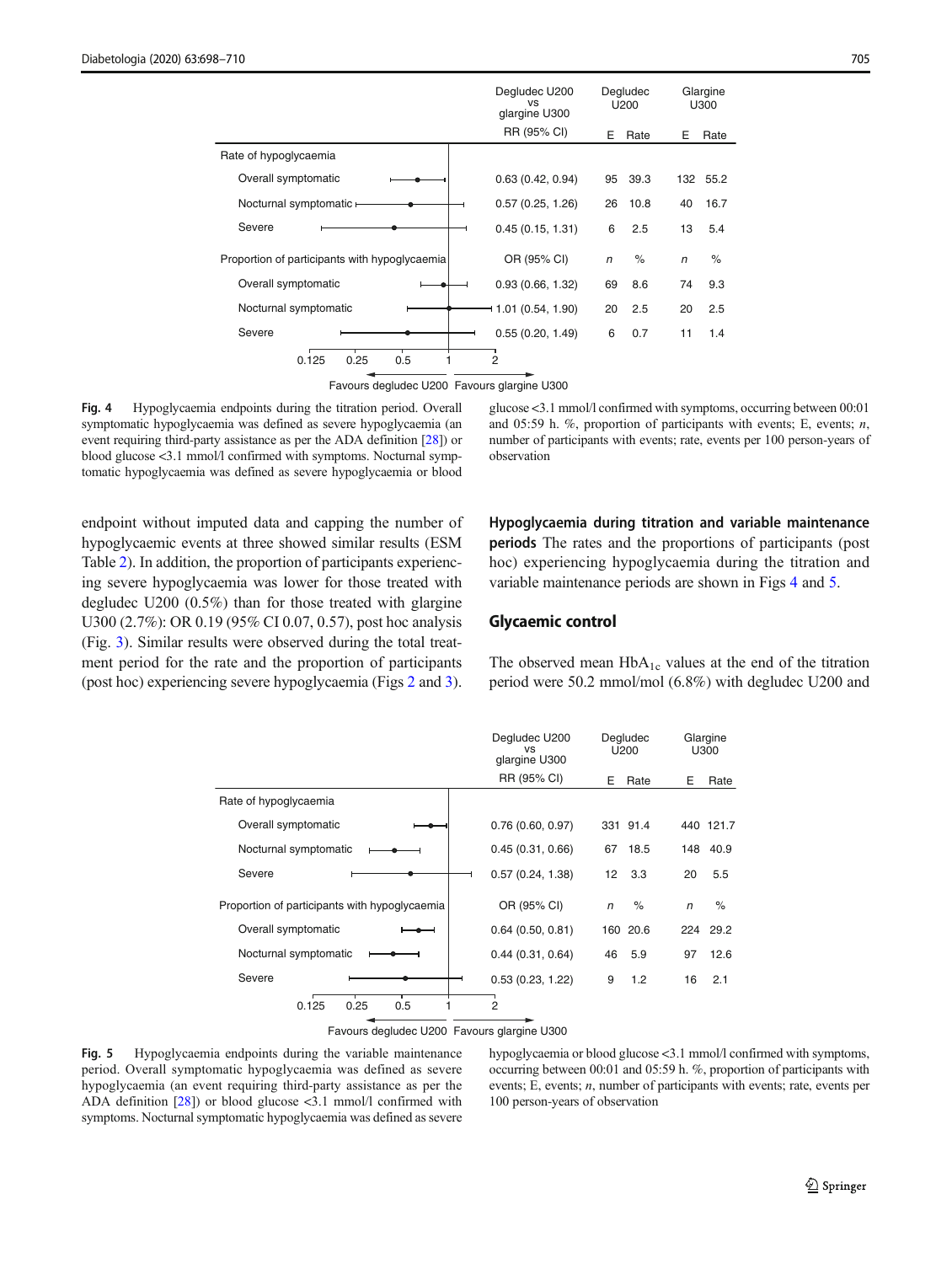

329 775 764 769 756 759 752 641 526 425 315 194 13 731 731 727 723 707 715 710 705 700 690 Glargine U300 (n): 349 765 755 752 748 739 744 626 521 419 312 185 16 731 731 725 722 711 709 709 704 706 694

Fig. 6 HbA<sub>1c</sub>, FPG and fasting SMBG over time. (a)  $HbA_{1c}$  over the study period. Estimated treatment difference from baseline to end of treatment for degludec U200 vs glargine U300 was −1.07 mmol/mol (95% CI −1.94, −0.20) (−0.10% [95% CI −0.18, −0.02]). (b) FPG over the study period. Estimated treatment difference from baseline to end of treatment for degludec U200 vs glargine U300 was −0.62 mmol/l (95% CI −0.82, −0.43). (c) SMBG over the study period. Estimated treatment difference from baseline to end of treatment for degludec U200 vs glargine U300 was −0.18 mmol/l (95% CI −0.37, 0.01). Data are presented as mean $\pm$ SEM, with the number of participants  $(n)$  shown below each graph. Vertical dotted lines illustrate the end of the titration period (week 16) and the beginning of the maintenance period (week 52). According to the protocol, all participants were not required to complete all visits in the variable maintenance period and therefore the number of participants at each week decreased during this period

50.9 mmol/mol (6.8%) with glargine U300. At the end of treatment, the observed mean  $HbA_{1c}$  was 52.8 mmol/mol

 $(7.0\%)$  and 54.1 mmol/mol  $(7.1\%)$  for degludec U200 and glargine U300, respectively. An analysis of  $HbA_{1c}$  demonstrated a reduction in the  $HbA_{1c}$  level from baseline to the end of treatment with degludec U200 compared with glargine U300: observed mean −5.90 mmol/mol (−0.54%) vs −5.04 mmol/mol (−0.46%); estimated treatment difference −1.07 mmol/mol (95% CI −1.94, −0.20) (−0.10% [95% CI  $-0.18$ ,  $-0.02$ ]), post hoc analysis (Fig. [6a](#page-8-0)). At the end of treatment, the observed mean FPG was 5.9 mmol/l and 6.5 mmol/l for degludec U200 and glargine U300, respectively. There was also a reduction in FPG from baseline to the end of treatment with degludec U200 compared with glargine U300: observed mean −1.97 mmol/l vs −1.43 mmol/l; estimated treatment difference −0.62 mmol/l (95% CI −0.82,  $-0.43$ ), post hoc analysis (Fig. [6b](#page-8-0)). Sensitivity analyses controlling for variation across study sites were conducted for  $HbA_{1c}$  and FPG and showed similar results to the main analysis (ESM Table 3). Over 88 weeks, pre-breakfast SMBG values were similar in the two treatment groups, decreasing during the titration period and then levelling off (estimated treatment difference −0.18 mmol/l [95% CI −0.37, 0.01], post hoc analysis) (Fig. [6c\)](#page-8-0).

At the end of the maintenance period, 35.3% of participants treated with degludec U200 vs 30.0% of participants treated with glargine U300 achieved a composite endpoint of  $HbA_{1c}$  <53 mmol/mol (7.0%) with no overall symptomatic hypoglycaemia (OR 1.31 [95% CI 1.04, 1.65], post hoc analysis). Similarly, 47.4% of participants treated with degludec U200 achieved an  $HbA_{1c}$  <53 mmol/mol (7.0%) with no nocturnal symptomatic hypoglycaemia compared with 39.3% of participants treated with glargine U300 (OR 1.23 [95% CI 0.99, 1.54], post hoc analysis).

#### Insulin dose

The observed mean±SD baseline insulin dose for the degludec U200 and glargine U300 treatment arms was  $42.7 \pm 29.5$  U and  $42.2 \pm 29.1$  U, respectively. At the start of treatment, the observed mean $\pm$ SD basal insulin dose was  $35.1 \pm 23.8$  U in the degludec U200 group and  $42.4 \pm 29.2$  U in the glargine U300 group. At the end of treatment, the observed mean±SD dose was  $66.6 \pm 48.5$  U for the degludec U200 group and 73.0  $\pm$  48.5 U for the glargine U300 group (Fig. 7).

#### Adverse events and body weight

The number of adverse events per 100 person-years of exposure (PYE) was 367.3 in the degludec U200 group and 365.4 per 100 PYE in the glargine U300 group; the corresponding rate of serious adverse events was 27.3 per 100 PYE vs 25.7 per 100 PYE, respectively (ESM Table 4). The most frequent adverse events (≥5%) reported were nasopharyngitis, upper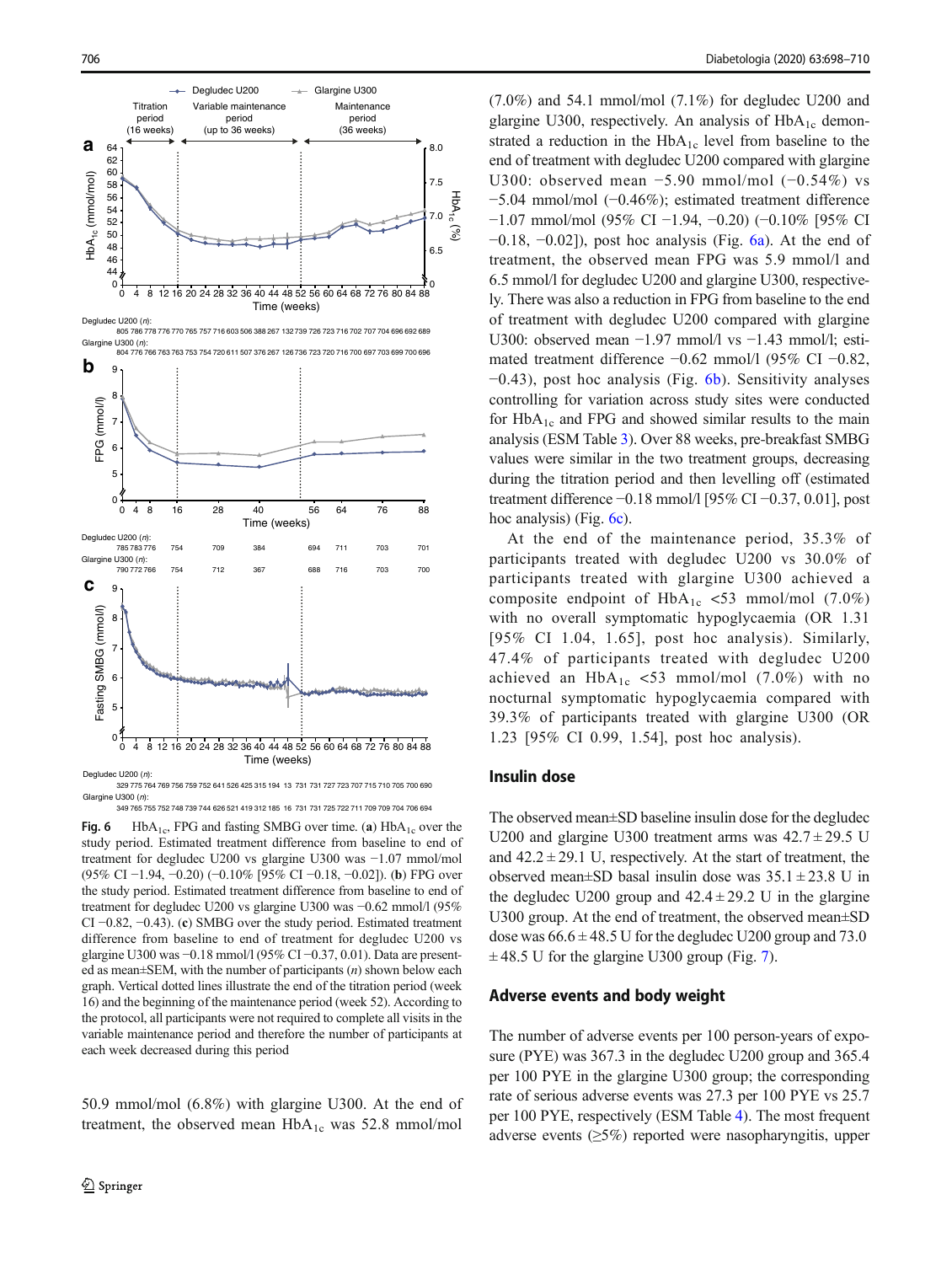respiratory tract infection and diarrhoea. Serious adverse events attributed to hypoglycaemia during the trial were relatively infrequent (8 events [0.72 events/100 PYE] for degludec U200 and 21 events [1.89 events/100 PYE] for glargine U300). A total of seven participants (all on treatment) died in the degludec U200 group and nine (six on treatment) died in the glargine U300 group, of which no deaths were attributed to hypoglycaemic events or the trial products.

At the end of treatment, the observed change from baseline in body weight was higher in the degludec U200 group compared with the glargine U300 group (mean $\pm$ SD: 2.9  $\pm$  5.2 kg vs 1.7  $\pm$ 5.8 kg), with an estimated treatment difference of 1.18 kg (95% CI 0.60, 1.75; post hoc analysis).

## **Discussion**

In this open-label, randomised, treat-to-target trial in individuals with type 2 diabetes treated with insulin, administration of degludec U200 resulted in no significant difference in the rate of overall symptomatic hypoglycaemia but it did result in a nominally significantly lower rate of nocturnal symptomatic and severe hypoglycaemia during the maintenance period compared with glargine U300. In the total treatment period, the rate of hypoglycaemia was lower with degludec U200 for all three hypoglycaemia endpoints compared with glargine U300. Similarly, post hoc analyses showed that a lower proportion of participants experienced all three hypoglycaemia endpoints during the maintenance and total treatment periods. These

time. Data are presented as mean ±SEM, with the number of participants  $(n)$  shown below the graph. Vertical dotted lines illustrate the end of the titration period (week 16) and the beginning of the maintenance period (week 52). According to the protocol, all participants were not required to complete all visits in the variable maintenance period and therefore the number of participants at each week decreased during this period

hypoglycaemia results were achieved in the present trial without compromising glycaemic control.

Although the rate of overall symptomatic hypoglycaemia during the maintenance period (primary endpoint) was lower with degludec U200 compared with glargine U300, the difference did not reach statistical significance. Thus, it was not possible to rule out the possibility of no effect of degludec U200 compared with glargine U300. However, the 95% CI for the RR, from 0.73 to 1.06, indicates no clinically significant harm with degludec U200.

The BRIGHT trial was the first randomised clinical trial that compared degludec U100 with glargine U300 in insulin-naive individuals [[21](#page-12-0)]. The results from BRIGHT demonstrated a comparable primary outcome of glycaemic control along with similar rates and proportions of participants experiencing hypoglycaemia (any-time and nocturnal) with glargine U300 vs degludec U100 in both the total treatment period (24 weeks) and the maintenance period (12 weeks). However, a lower rate and proportion of participants experienced any-time hypoglycaemia during the titration period (12 weeks) with glargine U300 than with degludec U100. The same results for the titration period were not observed in CONCLUDE. Because BRIGHT was undertaken in insulin-naive individuals without a history of severe hypoglycaemia or hypoglycaemia unawareness, there were not enough severe hypoglycaemic events to evaluate this outcome. The higher rates of severe hypoglycaemic events in the insulin-experienced population of CONCLUDE, who had at least one hypoglycaemia risk factor (including a history of severe hypoglycaemia), permitted an evaluation of these events. In terms of the trial design, CONCLUDE had longer durations of trial, titration period and maintenance period than BRIGHT. The



Glargine U300 (n): 775 764 765 755 755 747 631 520 419 311 194 9 735 731 727 723 710 716 711 706 700 703

767 756 758 754 740 742 623 522 415 314 187 16 737 732 728 723 711 709 710 705 707 704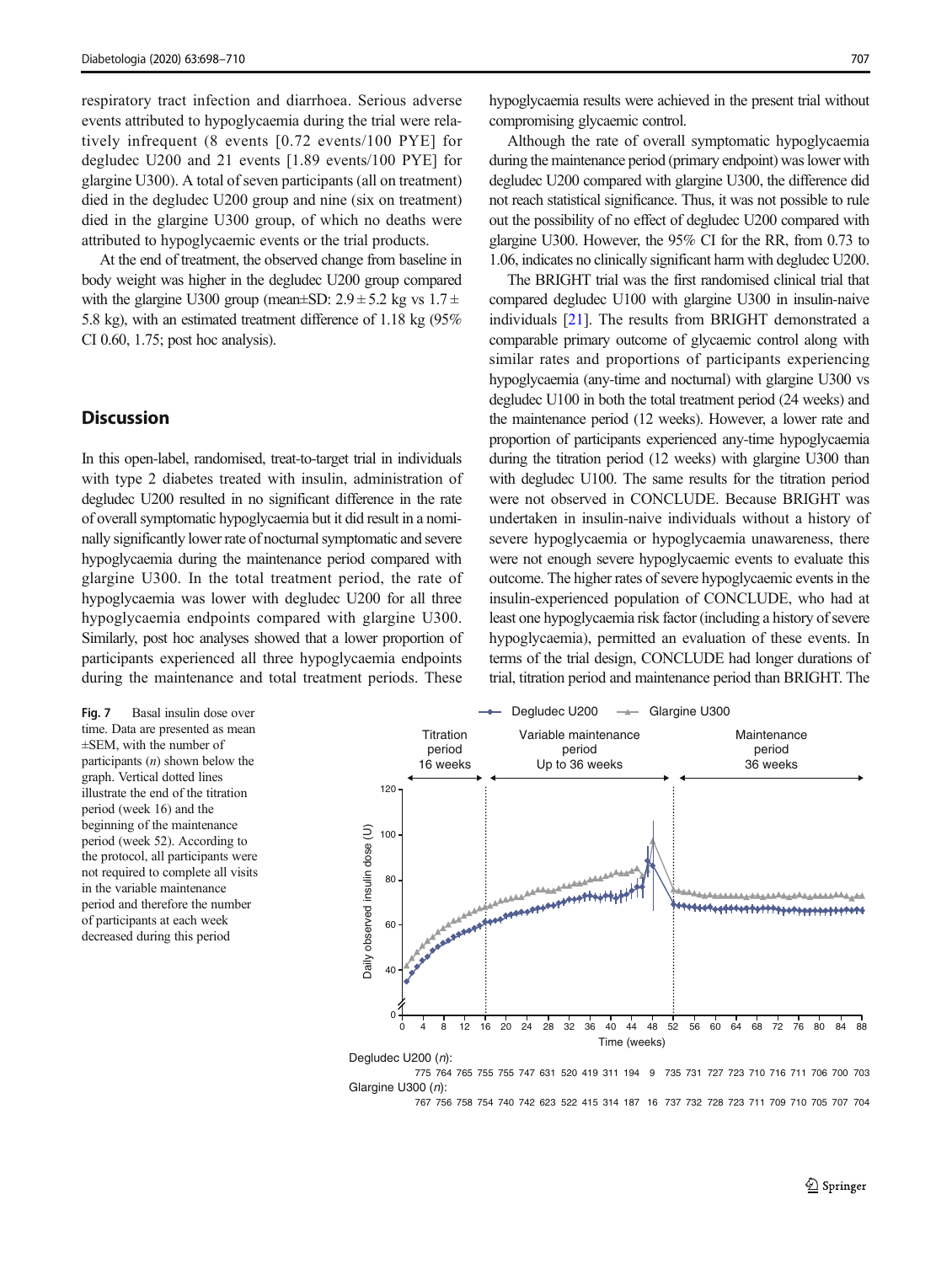<span id="page-11-0"></span>two trials also had different primary endpoints: hypoglycaemia for CONCLUDE and HbA<sub>1c</sub> for BRIGHT. Furthermore, the two trials used different definitions of hypoglycaemia with different blood glucose levels (<3.1 mmol/l for CONCLUDE vs ≤3.9 mmol/l or <3.0 mmol/l for BRIGHT) and had different titration algorithms. Target fasting SMBG in BRIGHT was 4.4–5.6 mmol/l, while in CONCLUDE the target was 4.0– 5.0 mmol/l. Finally, individuals treated with sulfonylureas were excluded from CONCLUDE while they were included in BRIGHT (65.7% of participants at baseline).

Previous studies have demonstrated that glargine U300 has a weight benefit compared with glargine U100 [15–[20](#page-12-0)]. During the CONCLUDE trial a greater increase in body weight was observed with degludec U200 compared with glargine U300.

This trial has several limitations. The requirement to amend the protocol and include an additional maintenance period added complexity to the trial. However, the change in protocol and trial design (i.e. the change in the glycaemic data collection system) was essential to protect the safety of the trial participants. Ultimately, we believe that these protocol revisions did not impact the scientific integrity of the trial because few participants ( $n = 25$ ) [1.6%]) did not re-consent for the new maintenance period (between the day that the protocol amendment was implemented and each participant's individual day of initiating the new maintenance period; the remaining participants were withdrawn or lost to follow-up prior to the protocol amendment). However, we cannot exclude that unknown confounding factors could have been introduced that may have biased the perception of the investigators and participants, possibly affecting the conduct of the trial. In addition, it is important to note that although the MyGlucoHealth meter led to inaccurate blood glucose measurements, all participants used this system for the entire titration period thus the data reporting pattern was the same for both treatment groups. Moreover, the reporting of severe hypoglycaemia was not influenced by the inaccurate measurement, as these events were classified according to the ADA definition (requiring third-party assistance) and were externally adjudicated throughout the trial. Furthermore, degludec U200 and glargine U300 were compared in a controlled clinical trial setting, which limits the generalisability to routine clinical practice where individuals may have chronically higher  $HbA_{1c}$  levels despite basal insulin use, receive less support to prevent hypoglycaemia as well as use different titration targets and have issues regarding adherence. However, a recent literature review found that rates of hypoglycaemia overlap substantially in real-world settings and clinical trial settings [[30\]](#page-12-0). Finally, data concerning the sociodemographic aspects (such as occupation, education level, etc.), which could potentially impact hypoglycaemia, were not collected during the trial.

Our trial has several strengths, including the large enrolment of insulin-treated individuals with a long duration of diabetes. The CONCLUDE population represents a more accurate reflection of patients seen in clinical practices than most published insulin

randomised controlled trials where individuals with hypoglycaemia risk factors are typically excluded [9, 14–[21\]](#page-12-0). Furthermore, the duration of the trial was relatively long, compared with most other clinical trials in this patient population, with a total treatment period of up to 88 weeks. This allowed for the assessment of glycaemic and hypoglycaemia outcomes over a longer time period than other trials.

In conclusion, the rate of overall symptomatic hypoglycaemia with degludec U200 was not significantly lower than with glargine U300 in the maintenance period. The rate of nocturnal symptomatic and severe hypoglycaemia were nominally significantly lower with degludec during the maintenance period compared with glargine U300.

Acknowledgements We thank the trial investigators, trial staff and trial participants for their participation, B. Anker Bak (employed by Biostatistics Insulin & Devices, Novo Nordisk A/S, Denmark at the time of the trial) for statistical analysis and review and input to the manuscript, R. Kapoor and J. Gundgaard (Insulin & Devices and HEOR Insulin, Novo Nordisk A/S, Denmark, respectively) for their review of and input to the manuscript, and F. Hemingway and C. Jones from Watermeadow Medical (sponsored by Novo Nordisk) for providing medical writing and editorial support. Some of the data from this trial were presented at the 55th EASD Annual Meeting in 2019.

Data availability The data generated during and/or analysed during the current trial are available from the corresponding author on reasonable request.

Funding This trial was sponsored and funded by Novo Nordisk (Bagsvaerd, Denmark). The trial sponsor was involved in the design of the trial, the collection and analysis of data, and writing the clinical report. Duality of interest APT has served on advisory panels for Eli Lilly and Co., Dexcom, Inc. and Voluntis, provided consultancy services for Novo Nordisk A/S and Sanofi US, and received research support from Merck & Co., Inc., Novo Nordisk A/S, Sanofi US, Eli Lilly and Co., AstraZeneca, Janssen Pharmaceuticals, Inc. and Genentech, Inc. APT does not receive any direct or indirect payment for these services. DCK is a consultant for Abbott, Ascensia, EOFlow, Know, Lifecare, Merck, Novo Nordisk, Roche and Voluntis. KK has received honoraria from AstraZeneca, Boehringer Ingelheim, Eli Lilly, Janssen, Merck Sharp & Dohme, Novartis, Novo Nordisk, Roche and Sanofi, and research support from AstraZeneca, Boehringer Ingelheim, Eli Lilly, Janssen, Merck Sharp & Dohme, Novartis, Novo Nordisk, Roche and Sanofi, and also acknowledges support from the National Institute for Health Research Collaboration for Leadership in Applied Health Research and Care – East Midlands (NIHR CLAHRC – EM) and the National Institute of Health Research (NIHR) Leicester Biomedical Research Centre. HSB reports speaking honoraria or research support from Abbott, Amgen, AstraZeneca, Boehringer Ingelheim, Eli Lilly, Janssen, Merck, Novo Nordisk and Sanofi. LAL has received research support from AstraZeneca, Boehringer Ingelheim, Eli Lilly, GSK, Janssen, Novo Nordisk and Sanofi, and has been on advisory panels and provided continuing medical education for AstraZeneca, Boehringer Ingelheim, Eli Lilly, Janssen, Merck, Novo Nordisk, Sanofi and Servier. MVH, LNT and SL are full-time employees of, and hold stock in, Novo Nordisk A/S. SH has served on speaker panels for Eli Lilly and Novo Nordisk, for which he has received remuneration. He has served on advisory panels or as a consultant for Zeeland, UNEEG Medical, Boehringer Ingelheim, Novo Nordisk, Eli Lilly, Sanofi Aventis and Takeda, for which his institution has received remuneration. TRP has received research support from Novo Nordisk and AstraZeneca (paid directly to the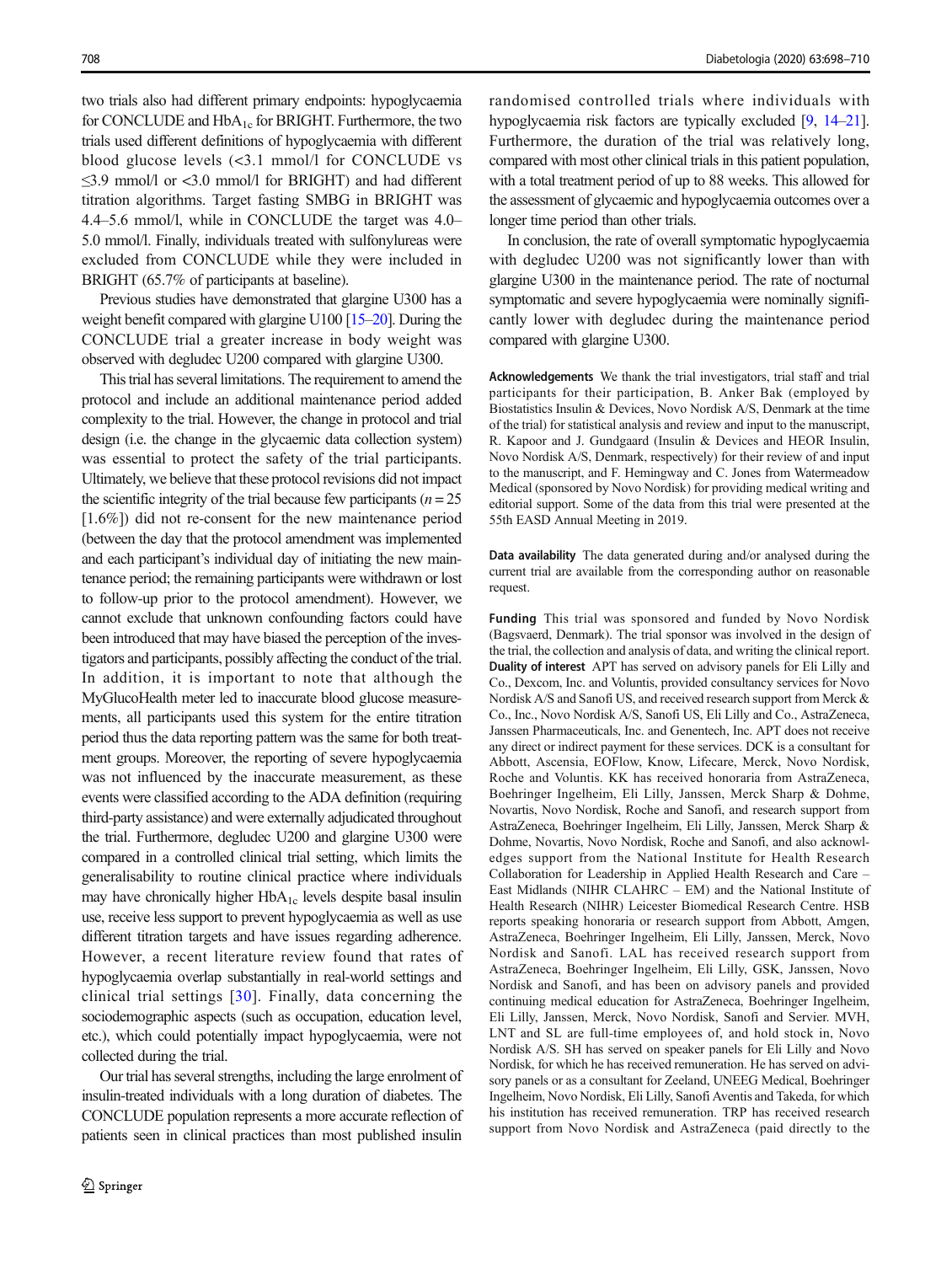<span id="page-12-0"></span>Medical University of Graz) and personal fees as a consultant from Adocia, Arecor, AstraZeneca, Eli Lilly, Novo Nordisk and Sanofi. TRP is also the Chief Scientific Officer of CBmed (Center for Biomarker Research in Medicine), a public-funded biomarker research company.

Contribution statement All authors confirm that they meet the International Committee of Medical Journal Editors uniform requirements for authorship. All authors made substantial contributions to the conception and design, acquisition of data or interpretation of data for this study. All authors had access to the final results and vouch for the fidelity of the trial to the protocol. All authors contributed to drafting/critically revising the article and approval of the final manuscript. APT is the guarantor of this work and, as such, had full access to all of the data in the trial and takes responsibility for the integrity and accuracy of the data, the final responsibility for the content of the manuscript and the decision to submit it for publication. Medical writing and editorial support, under the guidance of the authors, was provided by Watermeadow Medical, an Ashfield company, part of UDG Healthcare plc, funded by Novo Nordisk.

Open Access This article is licensed under a Creative Commons Attribution 4.0 International License, which permits use, sharing, adaptation, distribution and reproduction in any medium or format, as long as you give appropriate credit to the original author(s) and the source, provide a link to the Creative Commons licence, and indicate if changes were made. The images or other third party material in this article are included in the article's Creative Commons licence, unless indicated otherwise in a credit line to the material. If material is not included in the article's Creative Commons licence and your intended use is not permitted by statutory regulation or exceeds the permitted use, you will need to obtain permission directly from the copyright holder. To view a copy of this licence, visit http://creativecommons.org/licenses/by/4.0/.

## References

- 1. Frier BM (2008) How hypoglycaemia can affect the life of a person with diabetes. Diabetes Metab Res Rev 24(2):87–92. [https://doi.](https://doi.org/10.1002/dmrr.796) [org/10.1002/dmrr.796](https://doi.org/10.1002/dmrr.796)
- 2. Leiter LA, Yale J-F, Chiasson J-L, Harris S, Kleinstiver P, Sauriol L (2005) Assessment of the impact of fear of hypoglycemic episodes on glycemic and hypoglycemia management. Can J Diabetes 29(3): 186–192
- 3. Becker RH, Dahmen R, Bergmann K, Lehmann A, Jax T, Heise T (2015) New insulin glargine 300 units ml−<sup>1</sup> provides a more even activity profile and prolonged glycemic control at steady state compared with insulin glargine 100 units ml−<sup>1</sup> . Diabetes Care 38(4):637–643. <https://doi.org/10.2337/dc14-0006>
- 4. Heise T, Hovelmann U, Nosek L, Hermanski L, Bottcher SG, Haahr H (2015) Comparison of the pharmacokinetic and pharmacodynamic profiles of insulin degludec and insulin glargine. Expert Opin Drug Metab Toxicol 11(8):1193–1201. [https://doi.org/10.](https://doi.org/10.1517/17425255.2015.1058779) [1517/17425255.2015.1058779](https://doi.org/10.1517/17425255.2015.1058779)
- 5. Heise T, Nosek L, Bottcher SG, Hastrup H, Haahr H (2012) Ultralong-acting insulin degludec has a flat and stable glucose-lowering effect in type 2 diabetes. Diabetes Obes Metab 14(10):944–950. <https://doi.org/10.1111/j.1463-1326.2012.01638.x>
- 6. Heise T, Hermanski L, Nosek L, Feldman A, Rasmussen S, Haahr H (2012) Insulin degludec: four times lower pharmacodynamic variability than insulin glargine under steady-state conditions in type 1 diabetes. Diabetes Obes Metab 14(9):859–864. [https://doi.](https://doi.org/10.1111/j.1463-1326.2012.01627.x) [org/10.1111/j.1463-1326.2012.01627.x](https://doi.org/10.1111/j.1463-1326.2012.01627.x)
- 7. Heise T, Norskov M, Nosek L, Kaplan K, Famulla S, Haahr HL (2017) Insulin degludec: lower day-to-day and within-day variability in pharmacodynamic response compared with insulin glargine 300 U/ml in type 1 diabetes. Diabetes Obes Metab 19(7):1032– 1039. <https://doi.org/10.1111/dom.12938>
- 8. Bailey TS, Pettus J, Roussel R et al (2018) Morning administration of 0.4 U/kg/day insulin glargine 300 U/ml provides less fluctuating 24-hour pharmacodynamics and more even pharmacokinetic profiles compared with insulin degludec 100 U/mL in type 1 diabetes. Diabetes Metab 44(1):15–21. [https://doi.org/10.1016/j.diabet.](https://doi.org/10.1016/j.diabet.2017.10.001) [2017.10.001](https://doi.org/10.1016/j.diabet.2017.10.001)
- 9. Ratner RE, Gough SC, Mathieu C et al (2013) Hypoglycaemia risk with insulin degludec compared with insulin glargine in type 2 and type 1 diabetes: a pre-planned meta-analysis of phase 3 trials. Diabetes Obes Metab 15(2):175–184. [https://doi.org/10.1111/](https://doi.org/10.1111/dom.12032) [dom.12032](https://doi.org/10.1111/dom.12032)
- 10. Wysham C, Bhargava A, Chaykin L et al (2017) Effect of insulin degludec vs insulin glargine U100 on hypoglycemia in patients with type 2 diabetes: the SWITCH 2 randomized clinical trial. JAMA 318(1):45–56. <https://doi.org/10.1001/jama.2017.7117>
- 11. Gough SC, Bhargava A, Jain R, Mersebach H, Rasmussen S, Bergenstal RM (2013) Low-volume insulin degludec 200 units/ml once daily improves glycemic control similarly to insulin glargine with a low risk of hypoglycemia in insulin-naive patients with type 2 diabetes: a 26-week, randomized, controlled, multinational, treatto-target trial: the BEGIN LOW VOLUME trial. Diabetes Care 36(9):2536–2542. <https://doi.org/10.2337/dc12-2329>
- 12. Marso SP, McGuire DK, Zinman B et al (2017) Efficacy and safety of degludec versus glargine in type 2 diabetes. N Engl J Med 377(8):723–732. <https://doi.org/10.1056/NEJMoa1615692>
- 13. Vora J, Christensen T, Rana A, Bain SC (2014) Insulin degludec versus insulin glargine in type 1 and type 2 diabetes mellitus: a meta-analysis of endpoints in phase 3a trials. Diabetes Ther 5(2): 435–446. <https://doi.org/10.1007/s13300-014-0076-9>
- 14. Riddle MC, Bolli GB, Ziemen M, Muehlen-Bartmer I, Bizet F, Home PD (2014) New insulin glargine 300 units/ml versus glargine 100 units/ml in people with type 2 diabetes using basal and mealtime insulin: glucose control and hypoglycemia in a 6-month randomized controlled trial (EDITION 1). Diabetes Care 37(10): 2755–2762. <https://doi.org/10.2337/dc14-0991>
- 15. Riddle MC, Yki-Jarvinen H, Bolli GB et al (2015) One-year sustained glycaemic control and less hypoglycaemia with new insulin glargine 300 U/ml compared with 100 U/ml in people with type 2 diabetes using basal plus meal-time insulin: the EDITION 1 12 month randomized trial, including 6-month extension. Diabetes Obes Metab 17(9):835–842. <https://doi.org/10.1111/dom.12472>
- 16. Yki-Jarvinen H, Bergenstal R, Ziemen M et al (2014) New insulin glargine 300 units/mL versus glargine 100 units/ml in people with type 2 diabetes using oral agents and basal insulin: glucose control and hypoglycemia in a 6-month randomized controlled trial (EDITION 2). Diabetes Care 37(12):3235–3243. [https://doi.org/](https://doi.org/10.2337/dc14-0990) [10.2337/dc14-0990](https://doi.org/10.2337/dc14-0990)
- 17. Yki-Jarvinen H, Bergenstal RM, Bolli GB et al (2015) Glycaemic control and hypoglycaemia with new insulin glargine 300 U/ml versus insulin glargine 100 U/ml in people with type 2 diabetes using basal insulin and oral antihyperglycaemic drugs: the EDITION 2 randomized 12-month trial including 6-month extension. Diabetes Obes Metab 17(12):1142-1149. [https://doi.org/10.](https://doi.org/10.1111/dom.12532) [1111/dom.12532](https://doi.org/10.1111/dom.12532)
- 18. Bolli GB, Riddle MC, Bergenstal RM et al (2015) New insulin glargine 300 U/ml compared with glargine 100 U/ml in insulinnaive people with type 2 diabetes on oral glucose-lowering drugs: a randomized controlled trial (EDITION 3). Diabetes Obes Metab 17(4):386–394. <https://doi.org/10.1111/dom.12438>
- Ritzel R, Roussel R, Bolli GB et al (2015) Patient-level meta-analysis of the EDITION 1, 2 and 3 studies: glycaemic control and